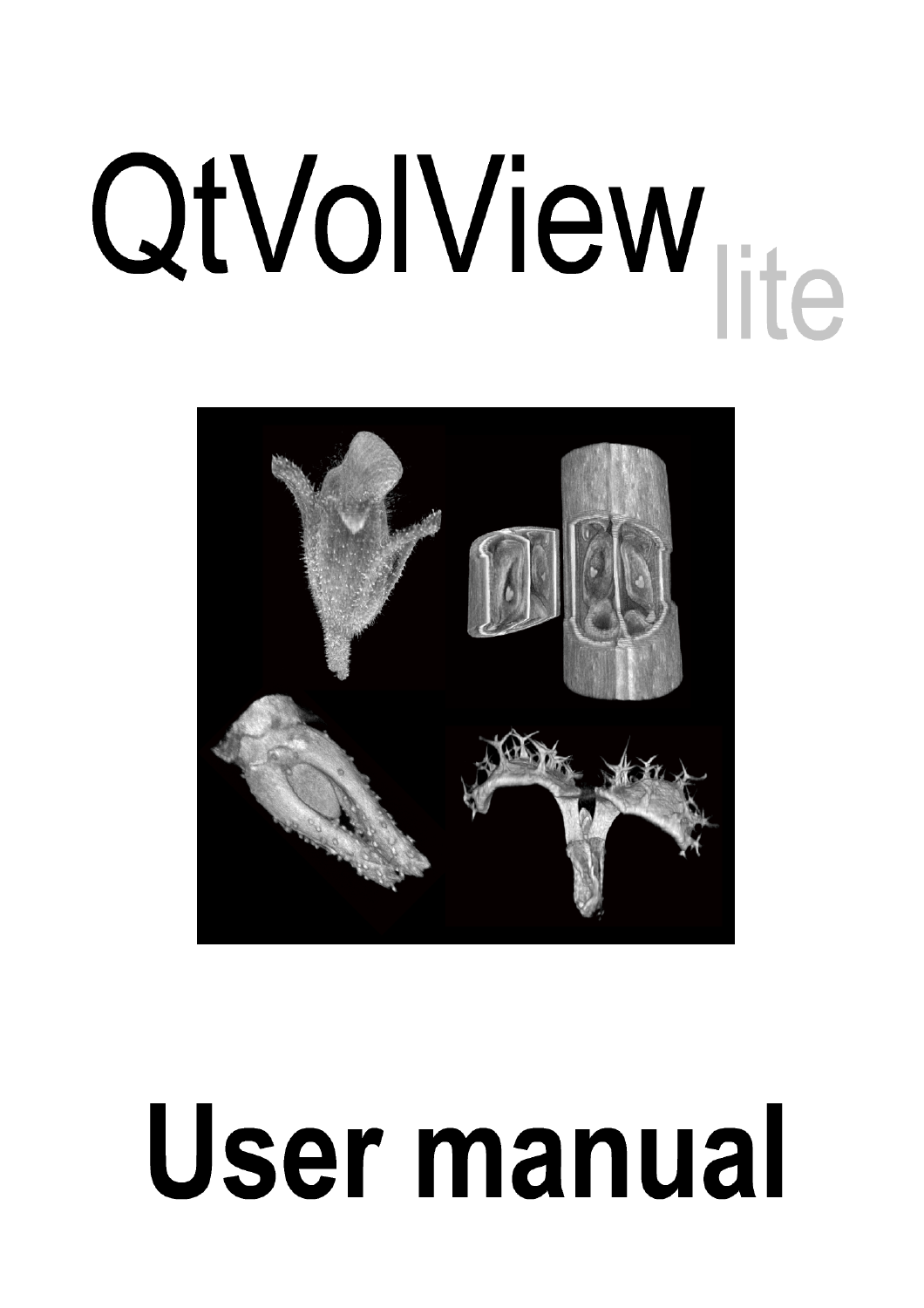Page

| 1.0 Overview                         | 3            |
|--------------------------------------|--------------|
| <b>2.0 System Requirements</b>       | $\mathbf{3}$ |
| <b>3.0 Running QtVolViewLITE</b>     | 3            |
| <b>4.0 QtVolViewLITE Main Screen</b> | 4            |
| 5.0 Keyboard & Mouse                 | 5            |
| <b>6.0 Features</b>                  | 6            |
| <b>6.1 FILE MENU</b>                 | 6            |
| 6.1.1 Opening a volume               | 6            |
| 6.1.1.1 PNG Volumes                  | 6            |
| 6.1.1.1 RAW Volumes                  | 6            |
| <b>6.2 VIEW MENU</b>                 | 7            |
| <b>6.2.1 Rendering mode</b>          | 7            |
| 6.2.2 Slice mode                     | 7            |
| <b>6.2.3 View From</b>               | 7            |
| 6.2.4 Background Colour              | 7            |
| 6.2.5 <i>Volume</i>                  |              |
| <b>6.3 TOOLS MENU</b>                | 8            |
| <b>6.3.1 Clipping Editor</b>         | 8            |
| <b>6.4 HELP MENU</b>                 | 9            |
| 6.4.1 <i>About.</i>                  | 9            |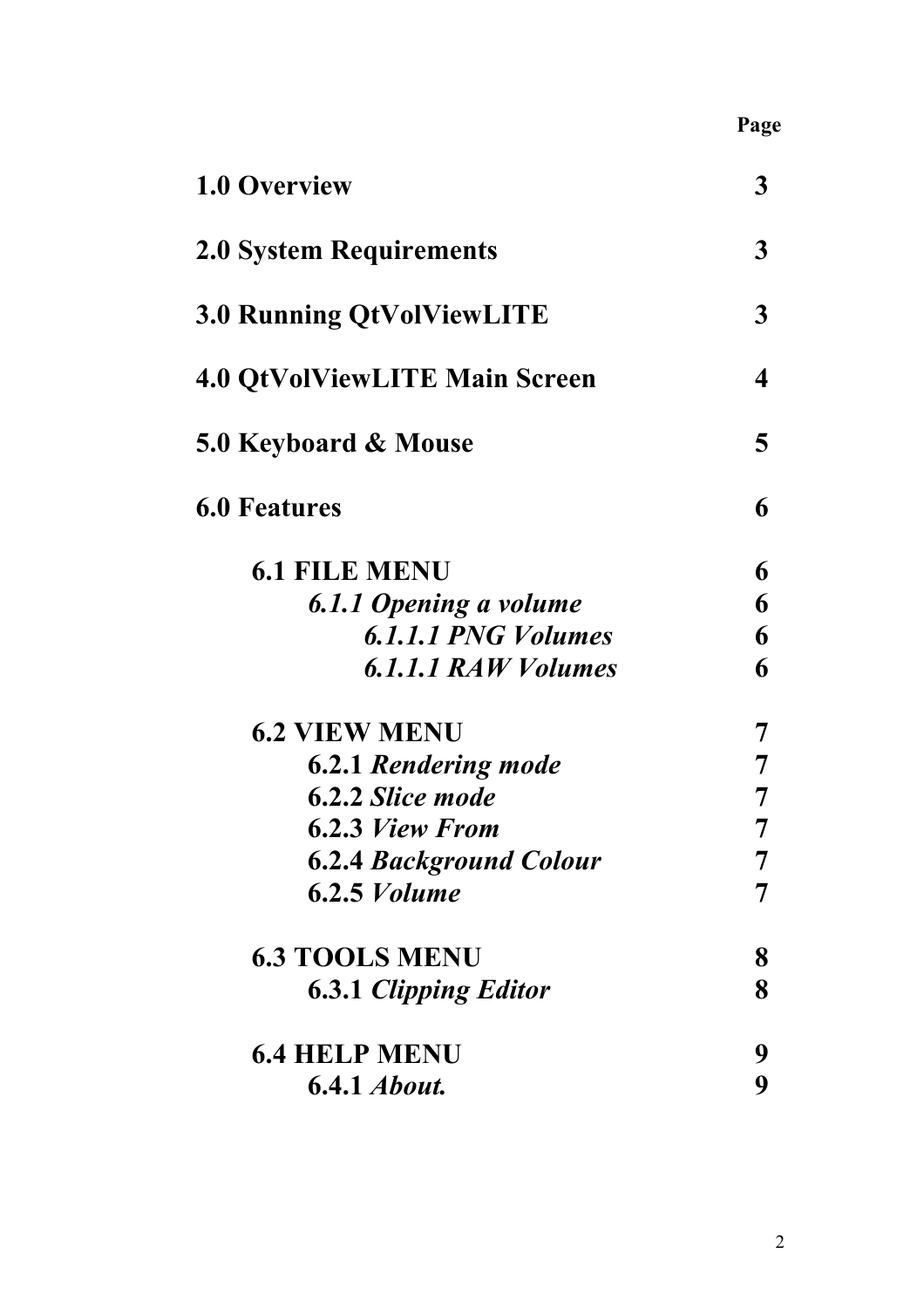#### 1.0 Overview:

QtVolViewLITE is an application to allow for the interactive visualisation of Optical Projection Tomography volume data using the OpenGL graphics library. The application was implemented as a joint project between the John Innes Centre and University of East Anglia, Norwich, UK.

The full version of QtVolView is available upon request. If you are interested in using QtVolView for your own volumetric data please contact:

Mr. Jerome Avondo Email: j.avondo@uea.ac.uk

#### 2.0 System Requirements:

QtVolViewLITE requires an OpenGL compatible graphics card, capable of using 3D Textures. The recommended system requirements are as follows:

```
3.2Ghz CPU 
1Gb RAM 
128Mb 3D Graphic Card (>ATI 9xxx or >Nvidia 5xxxx)
```
### 3.0 Running QtVolViewLITE:

To run QtVolViewLITE double click on the program file (QtVolViewLite v1.72.exe).

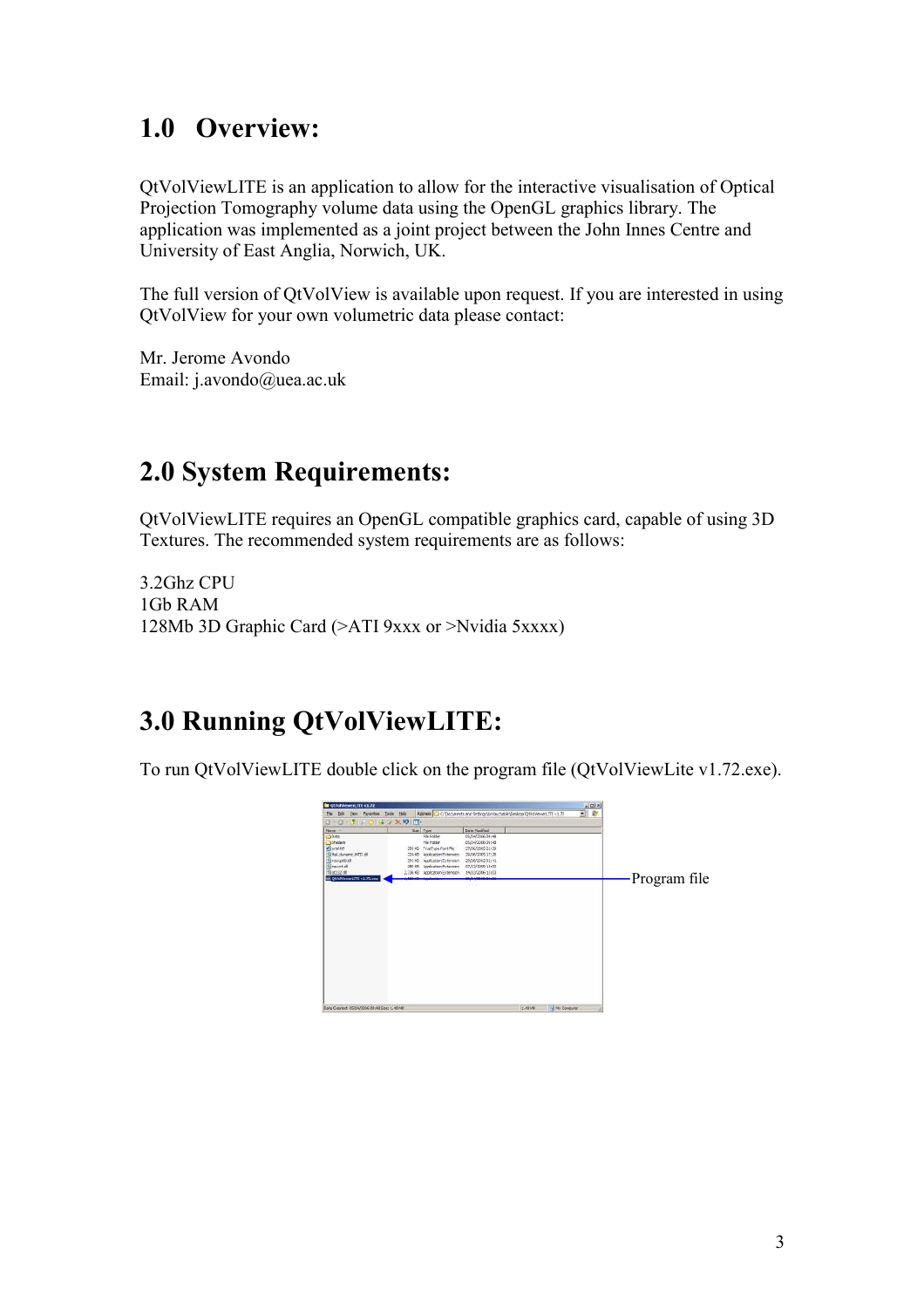# 4.0 QtVolViewLITE Main Screen:

When the program is run, the QtVolViewLite main screen will appear. Below is a short description of the main parts of the main screen.



| Toolbar:          | Main application toolbar.                                       |
|-------------------|-----------------------------------------------------------------|
| Volume image:     | Rendered image where the volume is<br>displayed.                |
| x-section slider: | Slider controlling the x value for the x-<br>section image.     |
| x-section image:  | Resulting section image corresponding to<br>the x slider value. |
| y-section slider: | Slider controlling the y value for the y-<br>section image.     |
| y-section image:  | Resulting section image corresponding to<br>the y slider value. |
| z-section slider: | Slider controlling the z value for the z-<br>section image.     |
| z-section image:  | Resulting section image corresponding to<br>the z slider value. |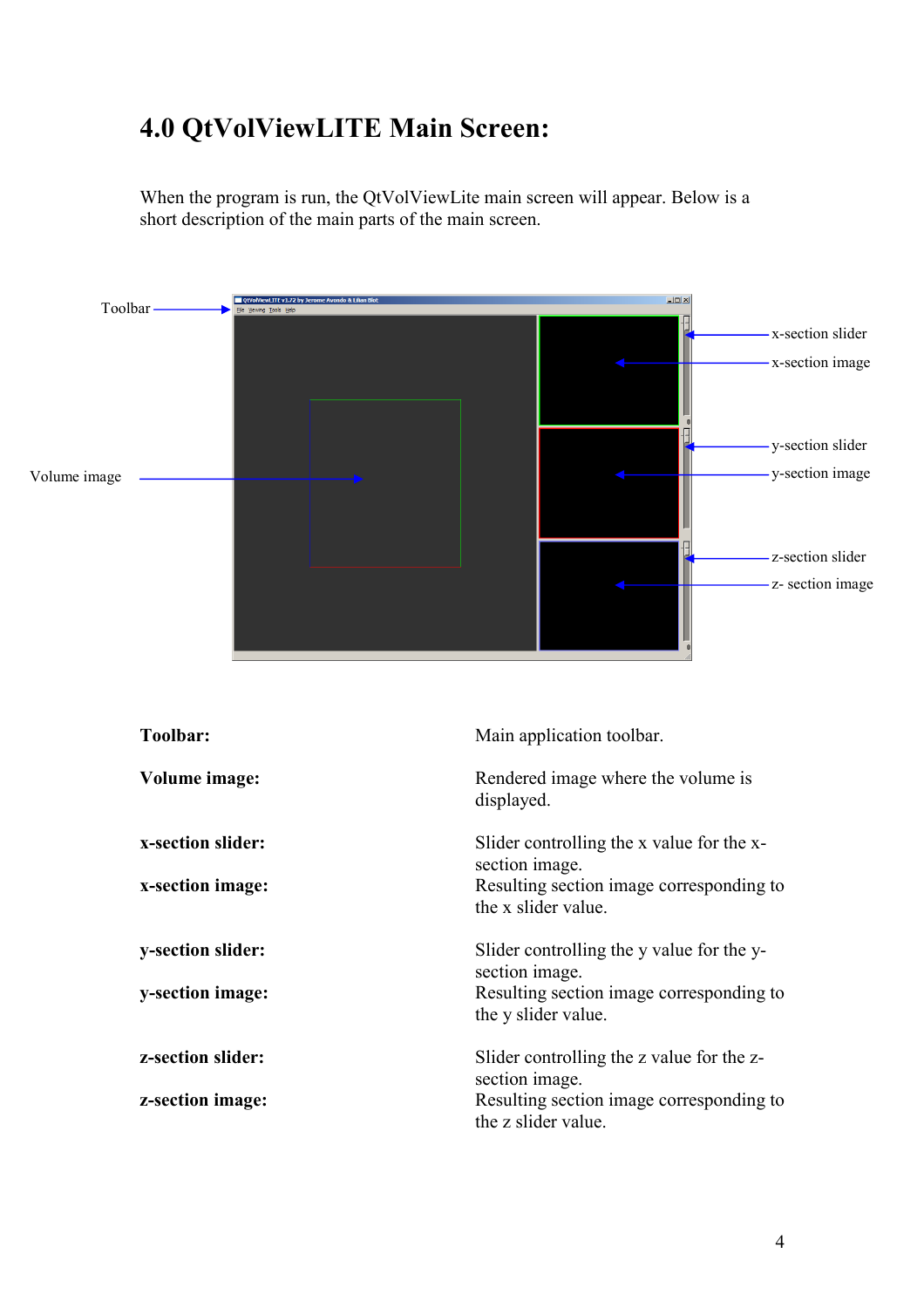# 5.0 Keyboard & Mouse:

Whilst the mouse is over the VOLUME IMAGE, the following actions are mapped to the mouse buttons. To perform the selected action simply  $click + drag$  the desired button.



Whilst the user has selected a CLIPPING PLANE, the following actions are mapped to the mouse buttons. To perform the selected action simply  $click + drag \ up/down$  the desired button.



The following general keyboard shortcuts to speed up usability are available:

| CTRL+P | Load PNG.             |
|--------|-----------------------|
| CTRL+C | Open Clipping Editor. |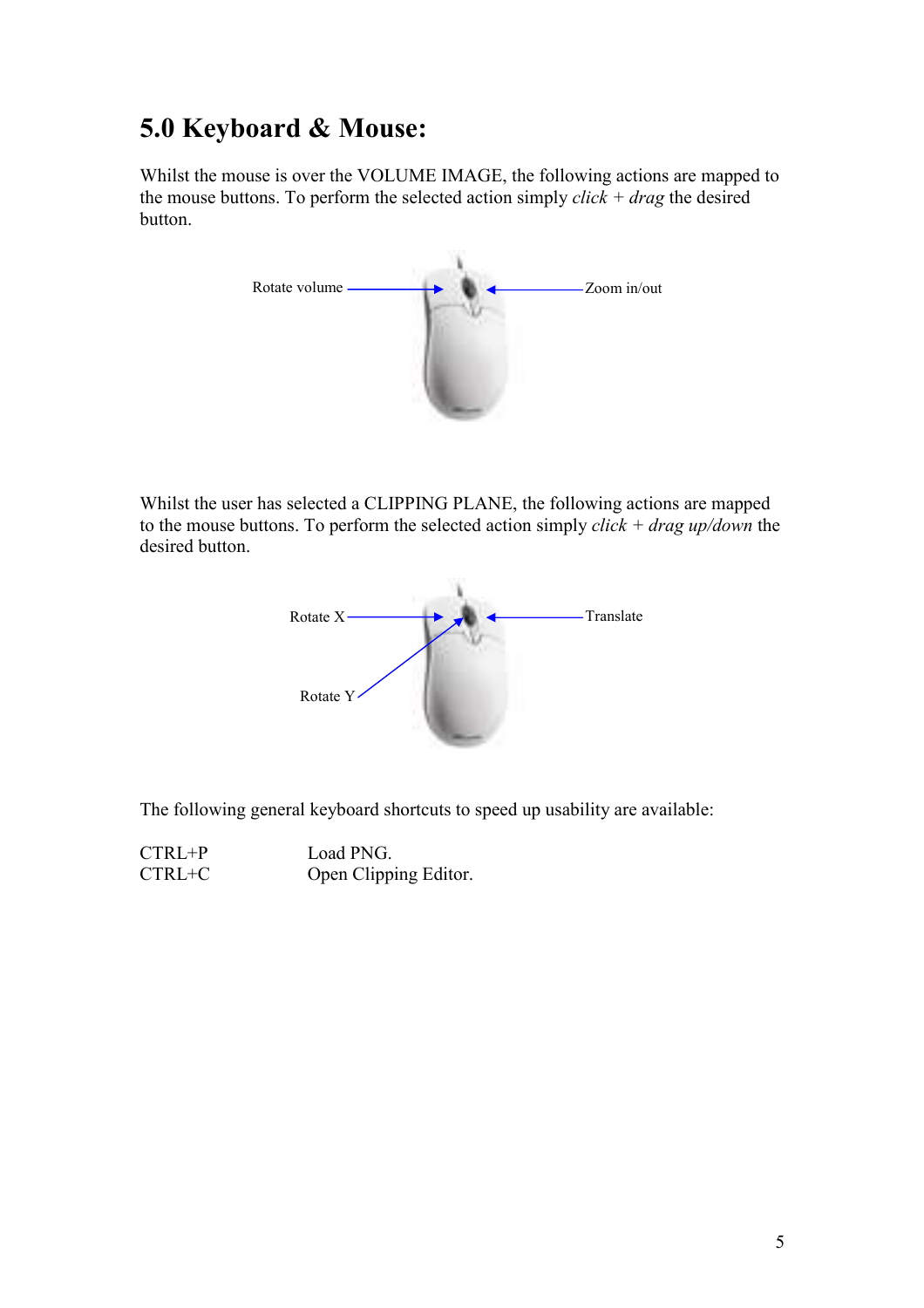#### 6.0 Features:

#### 6.1 FILE MENU

#### 6.1.1 Opening a volume.

Volumes are stored as a series of z slice PNG images OR as a binary RAW file.



#### 6.1.1.1 PNG Volumes

To load a PNG volume, simply select from the main toolbar:

FILE -> IMPORT -> PNG IMAGES.

Or alternatively for a quicker method use the keyboard shortcut CTRL+P.

#### 6.1.1.2 RAW Volumes

To load a RAW volume, simply select from the main toolbar:

FILE -> IMPORT -> RAW VOLUME.

Or alternatively for a quicker method use the keyboard shortcut CTRL+R.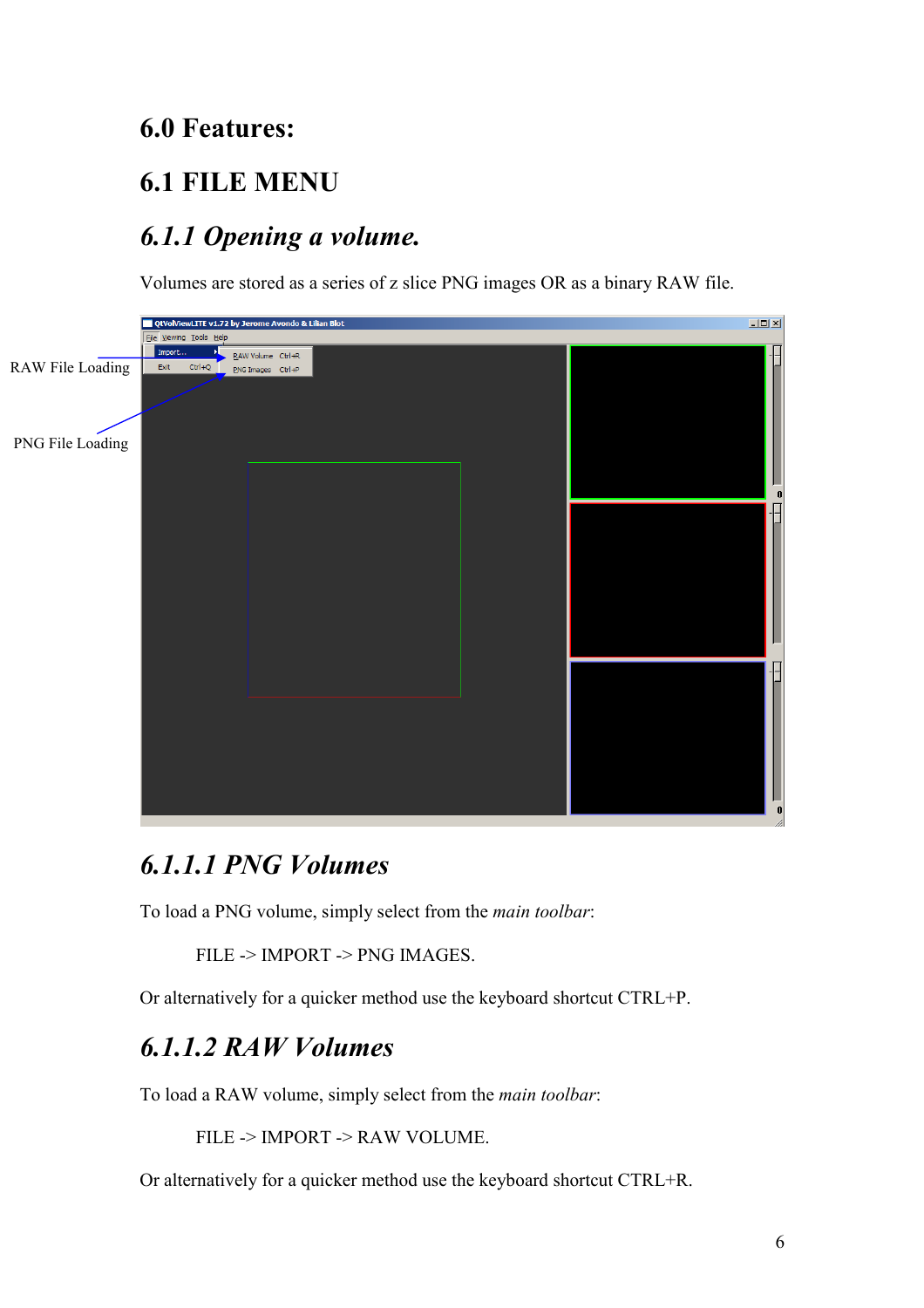#### 6.2 VIEW MENU

#### 6.2.1 Rendering mode.

It is possible to change the rendering approach for the volume image. This should be left as it is in 3D TEXTURE MAP. However on older graphics hardware user will see a rendering speedup when using the 2D TEXTURE MAP approach; however this will introduce an image quality penalty.

#### Slice mode.

Toggles the slice/section visualisation mode.



#### View From.

Allows users to quickly change the view orientation for the volume image.

#### Background Colour.

Allows for changing the background colour in the volume image.

#### Volume.

Toggles the volume image on and off. This is useful for when a user wants to have a better look at the section images in 3D.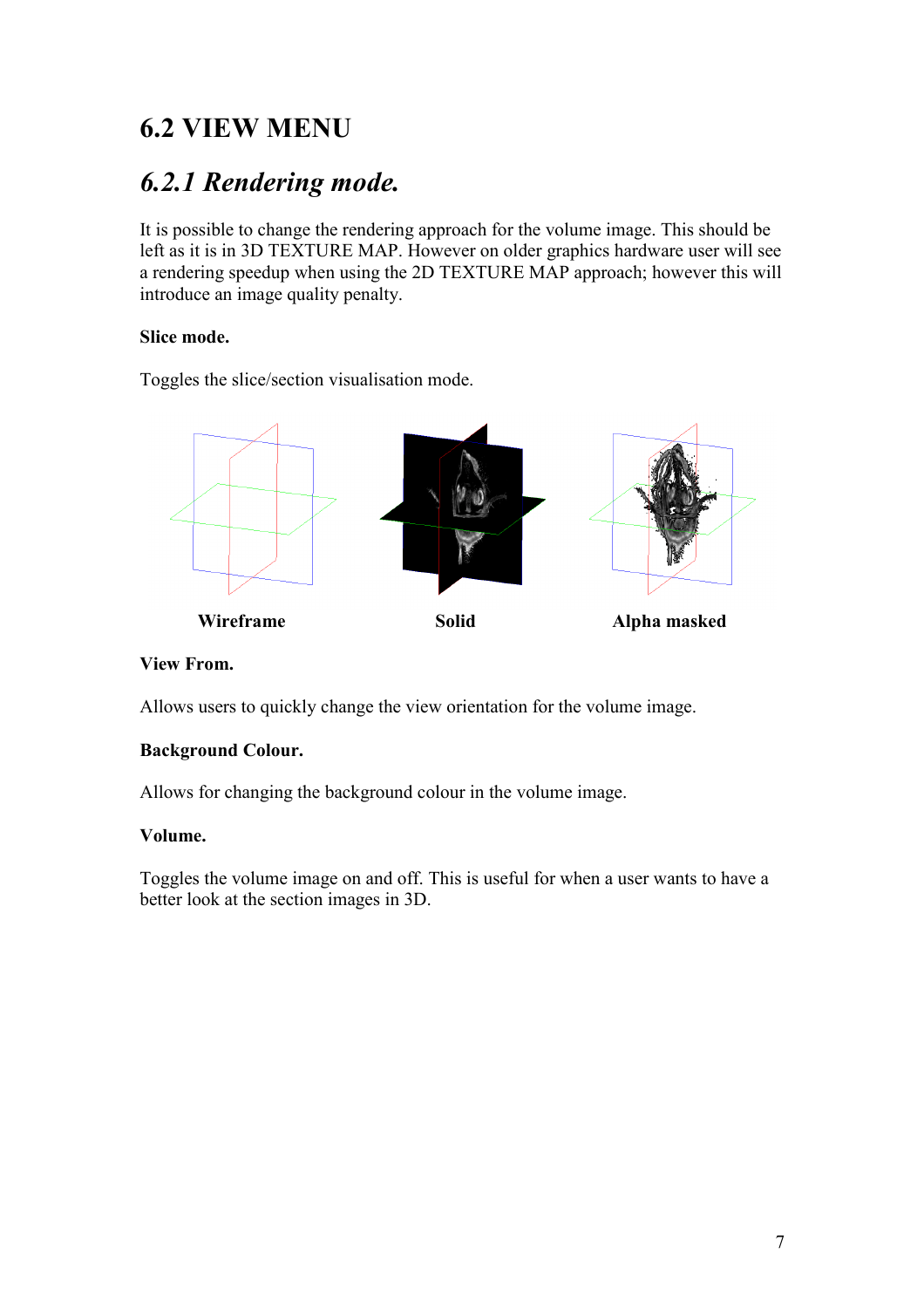### 6.3 TOOLS MENU

### 6.3.1 Clipping Editor.

The clipping editor allows user control of the 6 clipping planes in order to cut away parts of the volume.

To open the Clipping Editor, simply select from the main toolbar:

TOOLS -> CLIPPING EDITOR

Or alternatively for a quicker method use the keyboard shortcut CTRL+C.



The following window will then popup, please refer to section  $5.0$  to see the available mouse actions whilst a specific clipping plane is selected.